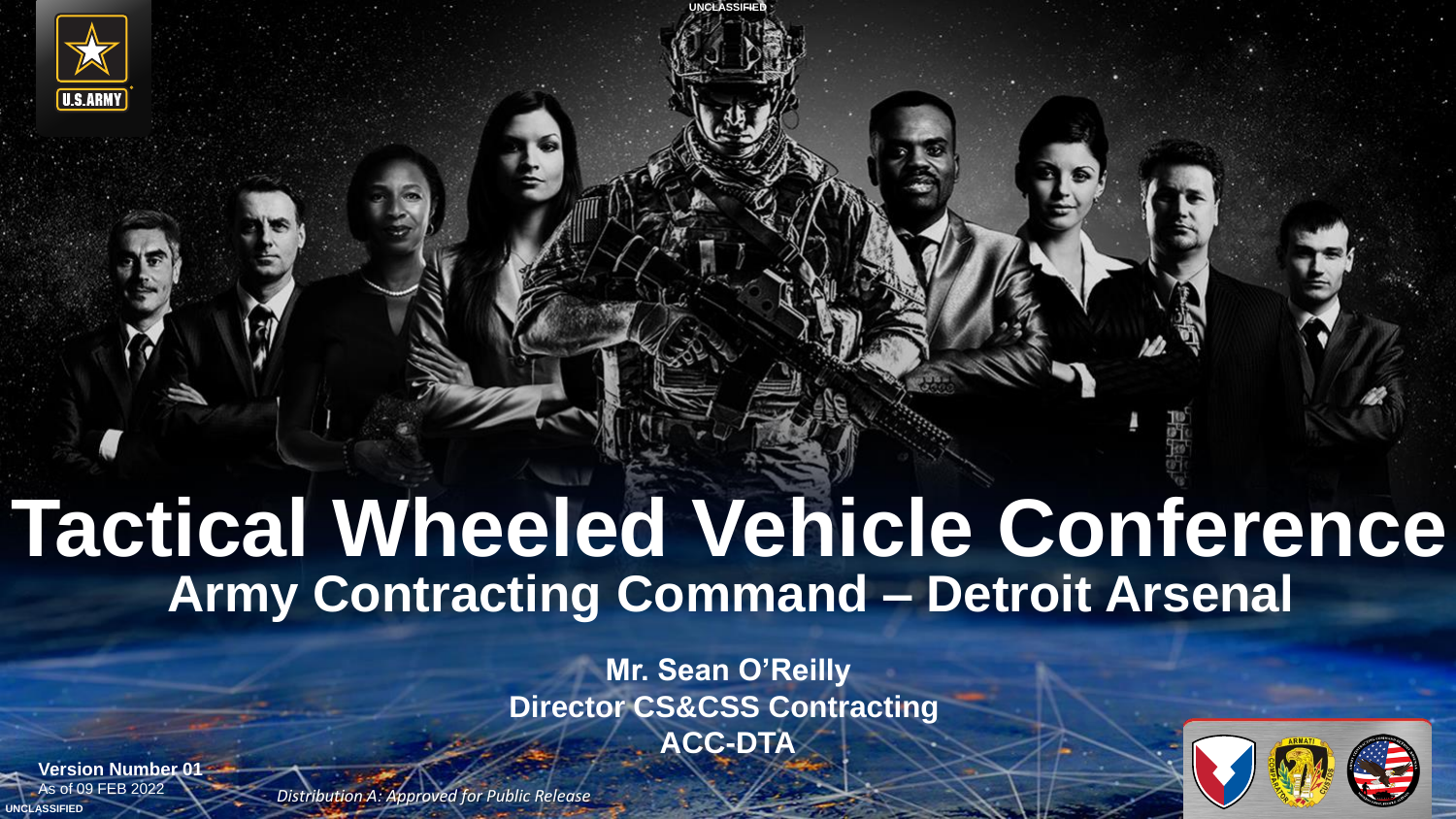

#### **UNCLASSIFIED Contracting Opportunities at ACC-DTA Locations**

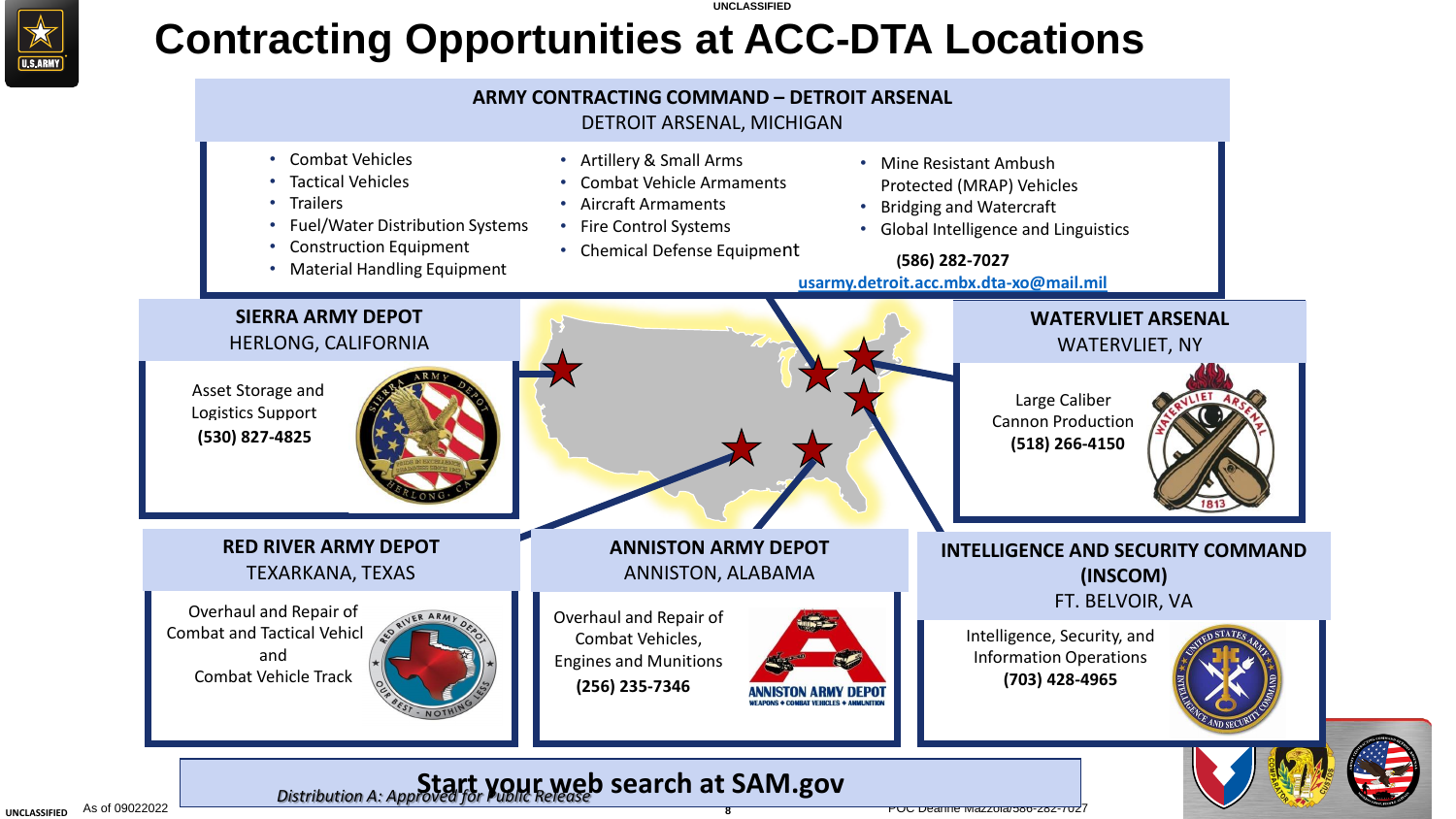

#### **UNCLASSIFIED PM/ Contracting Directorate POC Overview**

| <b>Division Name</b>                                                                                          | <b>Division Chief</b> | <b>Branch Chief/ PCO</b>                                       | <b>Requirement</b><br><b>Office</b>                                                                         | <b>PM Counterpart</b>     |
|---------------------------------------------------------------------------------------------------------------|-----------------------|----------------------------------------------------------------|-------------------------------------------------------------------------------------------------------------|---------------------------|
| <b>JLTV/LTV Platform</b>                                                                                      | Ms. Vanita Sims       | Mr. Mathew Jewell                                              | PM JPO JLTV/LTV<br>п<br><b>Various FMS</b><br>$\blacksquare$<br><b>Customers</b>                            | Mr. Michael Sprang        |
| FP (100+ Systems, various<br>п<br><b>ACAT levels)</b>                                                         | Ms. Vanita Sims       | Ms. Heather Mundt                                              | <b>PM FP</b><br>$\blacksquare$<br><b>Various FMS</b><br>п<br><b>Customers</b>                               | <b>COL Shane Sullivan</b> |
| <b>Transportation Systems</b><br>HTV/MTV/ATV<br><b>MRAP Vehicles</b><br><b>Watercraft Systems</b>             | Mr. Gregory Dixon     | Ms. Pam Grozdon<br>Ms. Shonna Tyson                            | PEO CS&CSS<br>$\blacksquare$<br><b>PMTS</b><br>п<br>SAMD (FMS)<br>п<br><b>ILSC</b><br>$\blacksquare$        | Mr. Wolfgang Petermann    |
| <b>Acquisition Services</b><br><b>OTA Support</b><br><b>TACOM Services</b><br>Depot/Arsenal Support<br>п      | Mr. Dave<br>Henderson | Ms. Lisa Jones<br>Ms. Jaclyn Flewelling                        | <b>GVSC</b><br>$\blacksquare$<br>PEO CS&CSS<br>٠<br><b>PEO GCS</b><br>п<br>D/A Commanders<br>$\blacksquare$ |                           |
| <b>Global Intelligence</b><br><b>Linguistic Services</b><br><b>Global Intelligence</b><br><b>NGIC Support</b> | Mr. Charlie Gram      | Ms. Jessica Bailiff<br>Ms. Kerri Broman<br>Ms. Jessica Mullins | <b>INSCOM</b><br>$\blacksquare$                                                                             | Mr. John Neil             |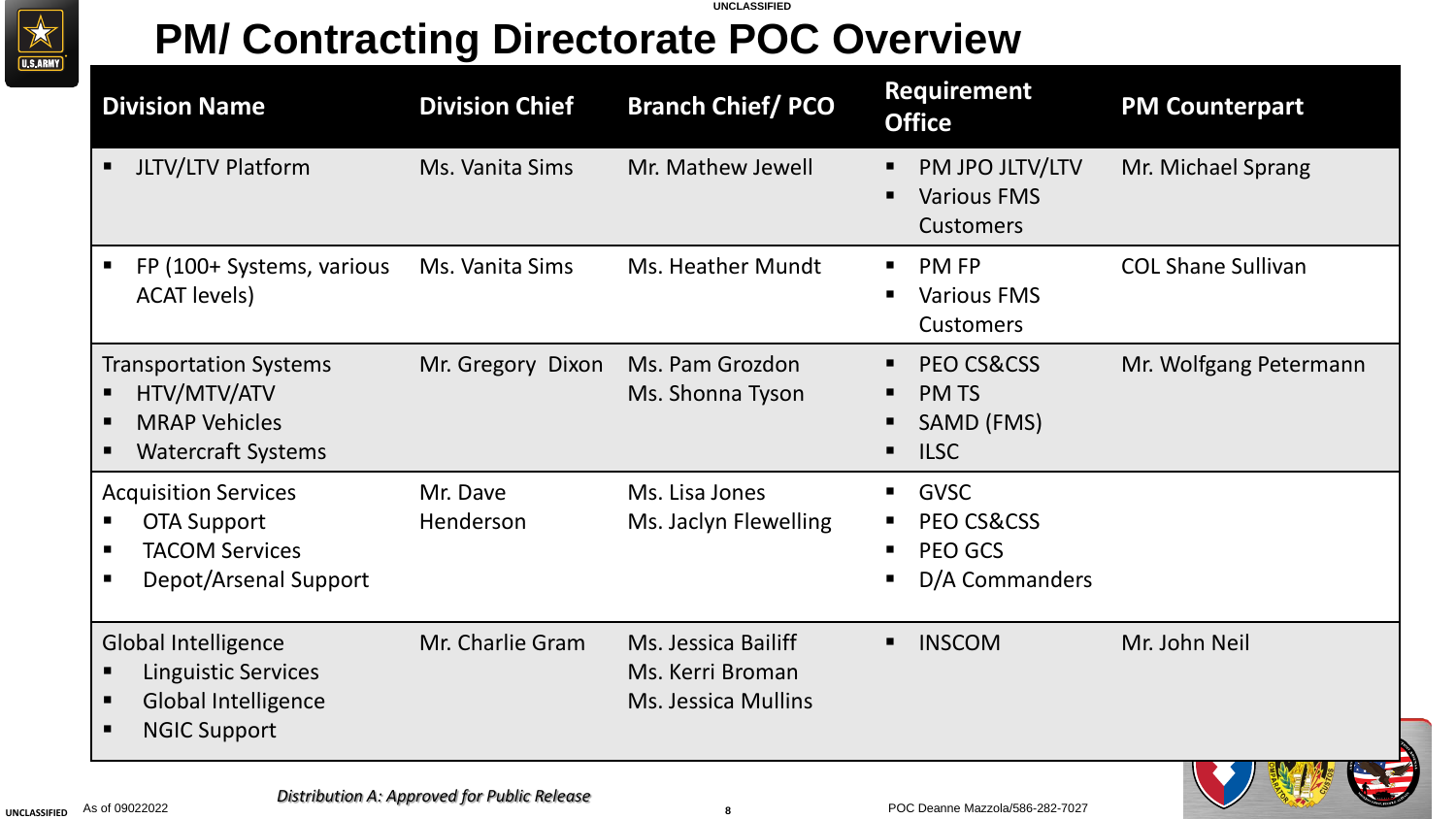

## **Opportunities for Industry**

| <b>Division</b>                  | <b>Description</b><br>of Effort | C/N          | <b>RFP</b><br>Release | <b>Est</b><br><b>TAD</b> | <b>Proposed</b><br><b>Contract</b><br>Length | <b>Est</b><br><b>Quantity/</b><br><b>Dollars</b> | <b>Hardware</b><br><b>Services</b><br>or Both | Pre-<br>solicitation<br><b>Engagement</b><br><b>Planned</b> | <b>ACC-DTA</b><br><b>PCO Name</b>                          |
|----------------------------------|---------------------------------|--------------|-----------------------|--------------------------|----------------------------------------------|--------------------------------------------------|-----------------------------------------------|-------------------------------------------------------------|------------------------------------------------------------|
| Transportation<br><b>Systems</b> | <b>CATV</b>                     | $\mathsf{C}$ | <b>Jan 2022</b>       | June<br>2022             | Five Years w/ 2<br>option years              | 110<br><b>Vehicles</b><br>plus<br>services       | <b>Both</b>                                   | <b>No</b>                                                   | <b>Charley</b><br>Jackson, Jr.                             |
| Transportation<br><b>Systems</b> | <b>EHETS Trailer</b>            |              | Sep<br>2021           | Aug<br>2022              | Five years                                   | 582                                              | <b>Hardware</b>                               | <b>No</b>                                                   | <b>Helen Smith</b>                                         |
| Transportation<br><b>Systems</b> | CTT-OTA                         | $\mathsf{C}$ | <b>3QFY23</b>         | <b>Nov</b><br>2022       | <b>Three Years</b>                           | \$30M                                            | <b>Both</b>                                   | Completed                                                   | <b>Marta Furman</b><br>(AO)<br><b>Helen Smith</b><br>(PCO) |

**UNCLASSIFIED UNCLASSIFIED**





*Distribution A: Approved for Public Release*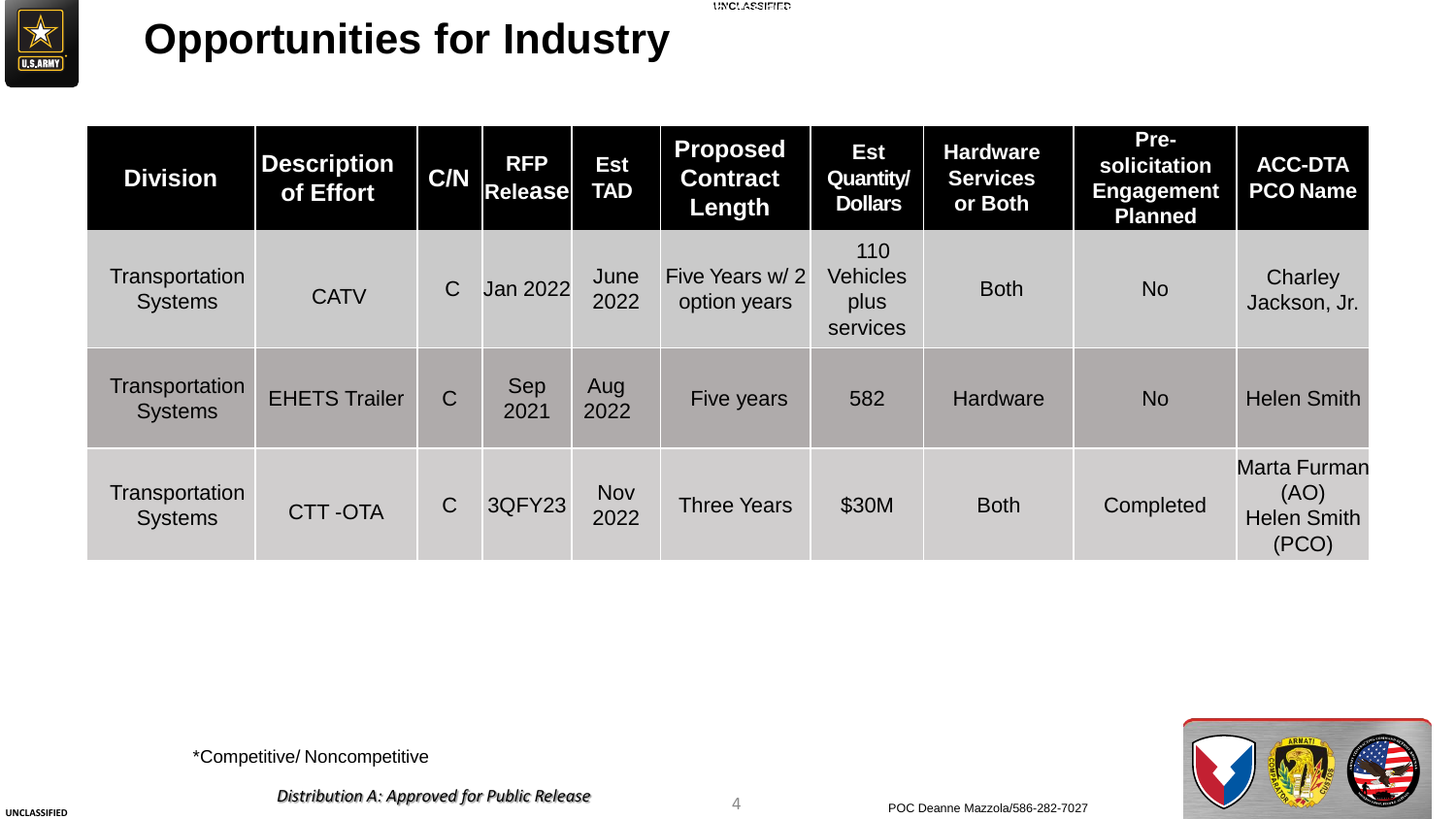

## **Opportunities for Industry**

| <b>Division</b>                  | <b>Description</b><br>of Effort                  | C/N          | <b>RFP</b><br><b>Release</b> | <b>Est</b><br><b>TAD</b> | <b>Proposed</b><br><b>Contract</b><br>Length | <b>Est</b><br><b>Quantity/</b><br><b>Dollars</b> | <b>Hardware</b><br><b>Services</b><br>or Both | Pre-<br>solicitatio<br>n<br><b>Engagem</b><br>ent<br><b>Planned</b> | <b>ACC-DTA</b><br><b>PCO Name</b> |
|----------------------------------|--------------------------------------------------|--------------|------------------------------|--------------------------|----------------------------------------------|--------------------------------------------------|-----------------------------------------------|---------------------------------------------------------------------|-----------------------------------|
| Transportation<br><b>Systems</b> | <b>LCU SLEP</b><br>Phase $II -$<br><b>OCONUS</b> | $\mathsf{C}$ | <b>3QFY22</b>                | August<br>2022           | One Year                                     | \$42M                                            | <b>Services</b>                               | <b>No</b>                                                           | <b>Jared Chambers</b>             |
| Transportation<br><b>Systems</b> | <b>AWS STS</b>                                   | $\mathsf{C}$ | <b>1QFY23</b>                | July<br>2023             | <b>Five Years</b>                            | <b>TBD</b>                                       | <b>Services</b>                               | <b>Yes</b>                                                          | Jared<br><b>Chambers</b>          |
| Transportation<br><b>Systems</b> | <b>EHETS Trailer</b>                             | $\mathsf{C}$ | Sep 2021                     | Aug<br>2022              | Five years                                   | 582                                              | <b>Hardware</b>                               | <b>No</b>                                                           | <b>Helen Smith</b>                |
| Transportation<br><b>Systems</b> | <b>AWS STS</b><br>*Competitive/ Noncompetitive   | $\mathsf{C}$ | <b>1QFY23</b>                | July<br>2023             | <b>Five Years</b>                            | <b>TBD</b>                                       | <b>Services</b>                               | <b>Yes</b>                                                          | Rondrea<br>Green                  |

5

**UNCLASSIFIED**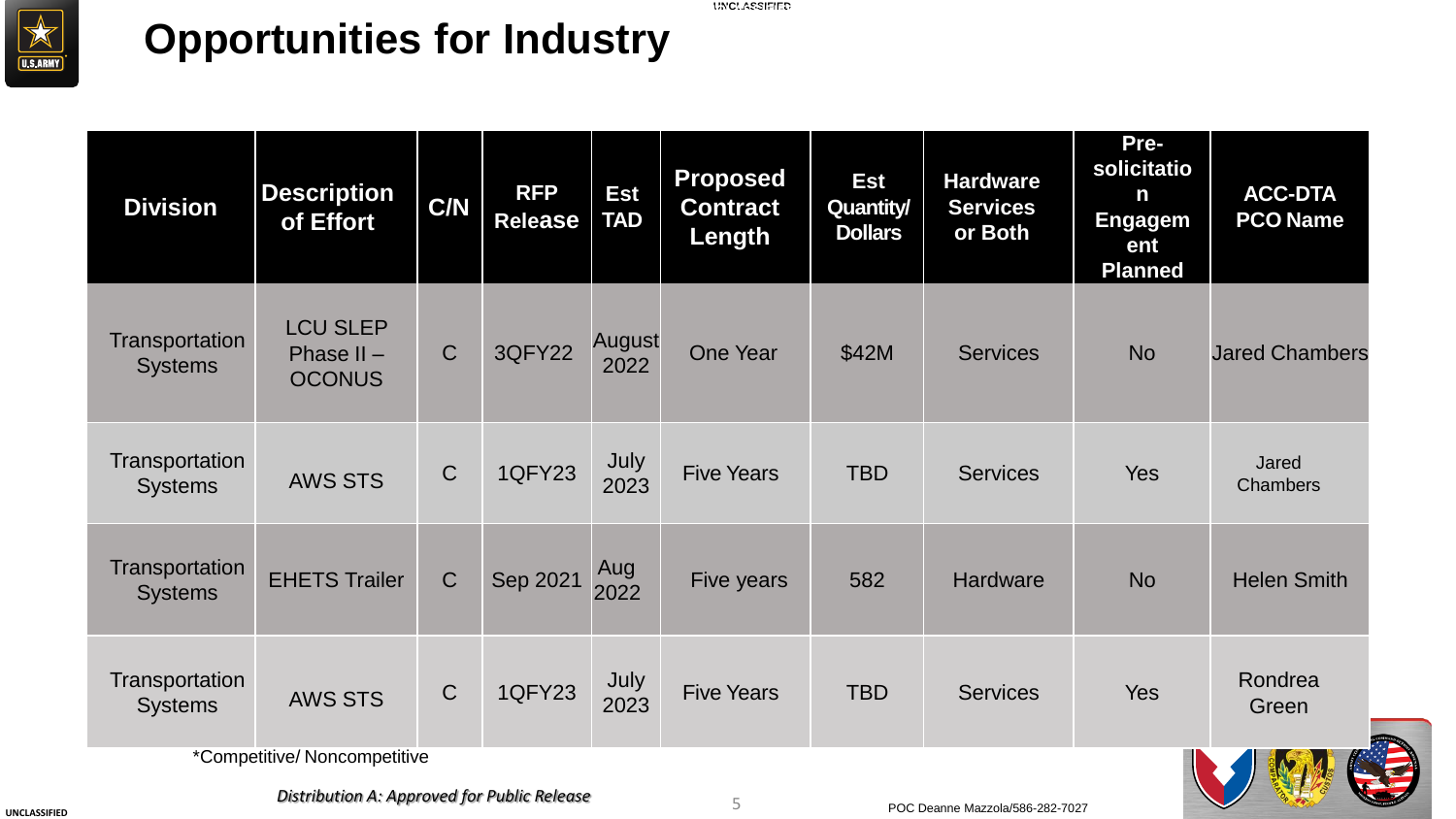

### **UNCLASSIFIED Possible Opportunities for Industry**

| <b>Division</b> | <b>Description of</b><br><b>Effort</b>                             | $C/N^*$                                                            | <b>RFP</b><br><b>Release</b>     | <b>Estimated</b><br><b>TAD</b> | <b>Proposed</b><br><b>Contract</b><br>Length | Hardware,<br><b>Services</b><br>or Both | Pre-<br>solicitation<br><b>Engagement</b><br><b>Planned</b>                                                 | <b>ACC-WRN</b><br><b>PCO Name</b> |
|-----------------|--------------------------------------------------------------------|--------------------------------------------------------------------|----------------------------------|--------------------------------|----------------------------------------------|-----------------------------------------|-------------------------------------------------------------------------------------------------------------|-----------------------------------|
| FP&JLTV         | Joint Light Tactical<br>Vehicle (JLTV)<br>Follow On<br>Competition | $\mathsf{C}$                                                       | <b>2QFY22</b>                    | 4QFY22                         | 5 base, 5<br>Option                          | <b>Both</b>                             | <b>Second Draft</b><br><b>RFP Released</b><br>30 Apr<br><b>Industry</b><br>Engagement<br><b>Session May</b> | <b>Chris Valevich</b>             |
| FP&JLTV         | <b>HMMWV Follow</b><br><b>On Contract</b>                          | $\mathsf{N}$                                                       | <b>1QFY22</b>                    | 4QFY22                         | 5 years                                      | Hardware                                | <b>Pre-Solicitation</b><br><b>Planning</b><br>currently                                                     | Rey Moncayo                       |
| FP&JLTV         | <b>Type I FOATC</b>                                                | $\mathsf{C}$                                                       | 12 May<br>21                     | 1 June 21                      | 6 Years                                      | <b>Both</b>                             | Complete                                                                                                    | <b>Shane Strehler</b>             |
| FP&JLTV         | <b>PEAK</b>                                                        | $\mathsf{C}$                                                       | <b>RPP</b><br>Release-<br>3QFY21 | 4QFY21                         | <b>OTA</b><br>Prototype<br>Award             | Hardware                                | Industry<br>Engagement<br>Scheduled for 6<br>May                                                            | <b>Carrie English</b>             |
| FP&JLTV         | <b>WSDS</b>                                                        | $\mathsf{C}$                                                       | <b>3QFY21</b>                    | 4QFY21                         | 7 Years                                      | Hardware                                | Complete                                                                                                    | Lynn Byrne                        |
| FP&JLTV         | <b>Water Bison</b>                                                 | $\mathsf{C}$<br><b>Distribution A: Approved for Public Release</b> | RPP-<br><b>APR 21</b>            | 4QFY                           | <b>OTA</b><br>Prototype<br>Award             | Hardware                                | Complete                                                                                                    | Lynn Byrne                        |

**UNCLASSIFIED**

As of 09022022 **8** POC Deanne Mazzola/586-282-7027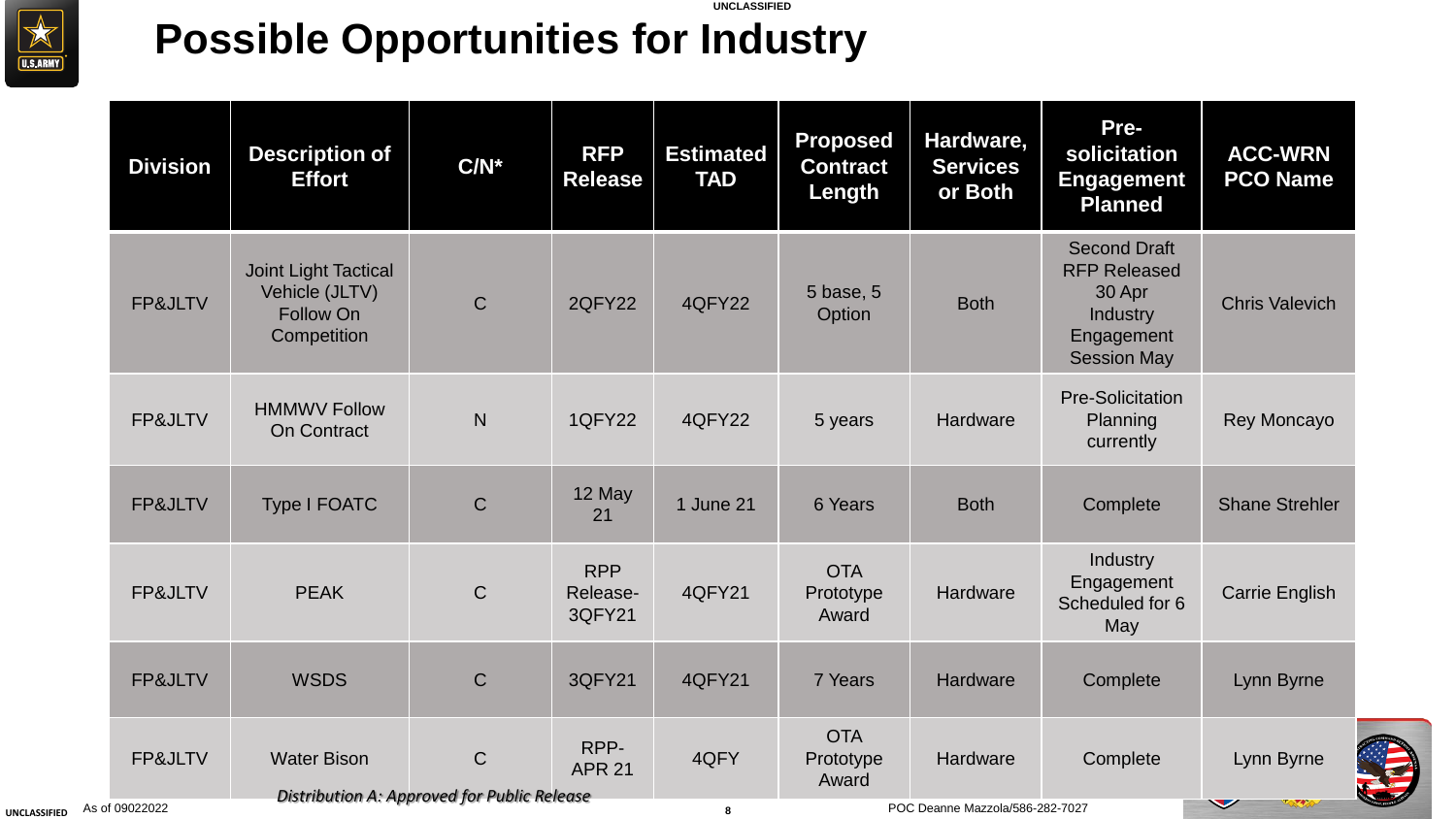

**UNCLASSIFIED**

### **UNCLASSIFIED Possible Opportunities for Industry**

| <b>Division</b>                         | <b>Description</b><br>of Effort                       | C/N            | <b>RFP</b><br>Release | <b>Est</b><br><b>TAD</b> | <b>Proposed</b><br><b>Contract</b><br>Length | <b>Est</b><br><b>Quantity/</b><br><b>Dollars</b> | <b>Hardware</b><br><b>Services</b><br>or Both | Pre-<br>solicitation<br><b>Engagement</b><br><b>Planned</b> | <b>ACC-DTA</b><br><b>PCO Name</b> |
|-----------------------------------------|-------------------------------------------------------|----------------|-----------------------|--------------------------|----------------------------------------------|--------------------------------------------------|-----------------------------------------------|-------------------------------------------------------------|-----------------------------------|
| Transportation<br><b>Systems</b>        | <b>FHTV STS</b>                                       | N <sub>1</sub> | Apr<br>2021           | Aug<br>2021              | <b>Five Years</b>                            | 100,000<br><b>Labor hours</b>                    | <b>Services</b>                               | <b>No</b>                                                   | Rachel<br><b>Heaney</b>           |
| Transportation<br><b>Systems</b>        | <b>FMTV A2</b><br>Production<br><b>Delivery Order</b> | N.             | N/A                   | Aug<br>2021              | Five Years w/<br>2 option<br>years           | 676                                              | <b>Hardware</b>                               | N/A                                                         | Charley<br>Jackson,<br>Jr         |
| <b>Transportation</b><br><b>Systems</b> | M172A2<br>25T STLB                                    | N              | Apr<br>2021           | <b>Nov</b><br>2021       | Five Years w/<br>2 option<br>years           | 1274                                             | <b>Hardware</b>                               | <b>No</b>                                                   | Rachel<br>Heaney                  |
| Transportation<br><b>Systems</b>        | <b>CATV</b>                                           | N              | Aug<br>2021           | June<br>2022             | <b>TBD</b>                                   | 200                                              | Both, TBD                                     | <b>No</b>                                                   | Charley<br>Jackson, Jr.           |